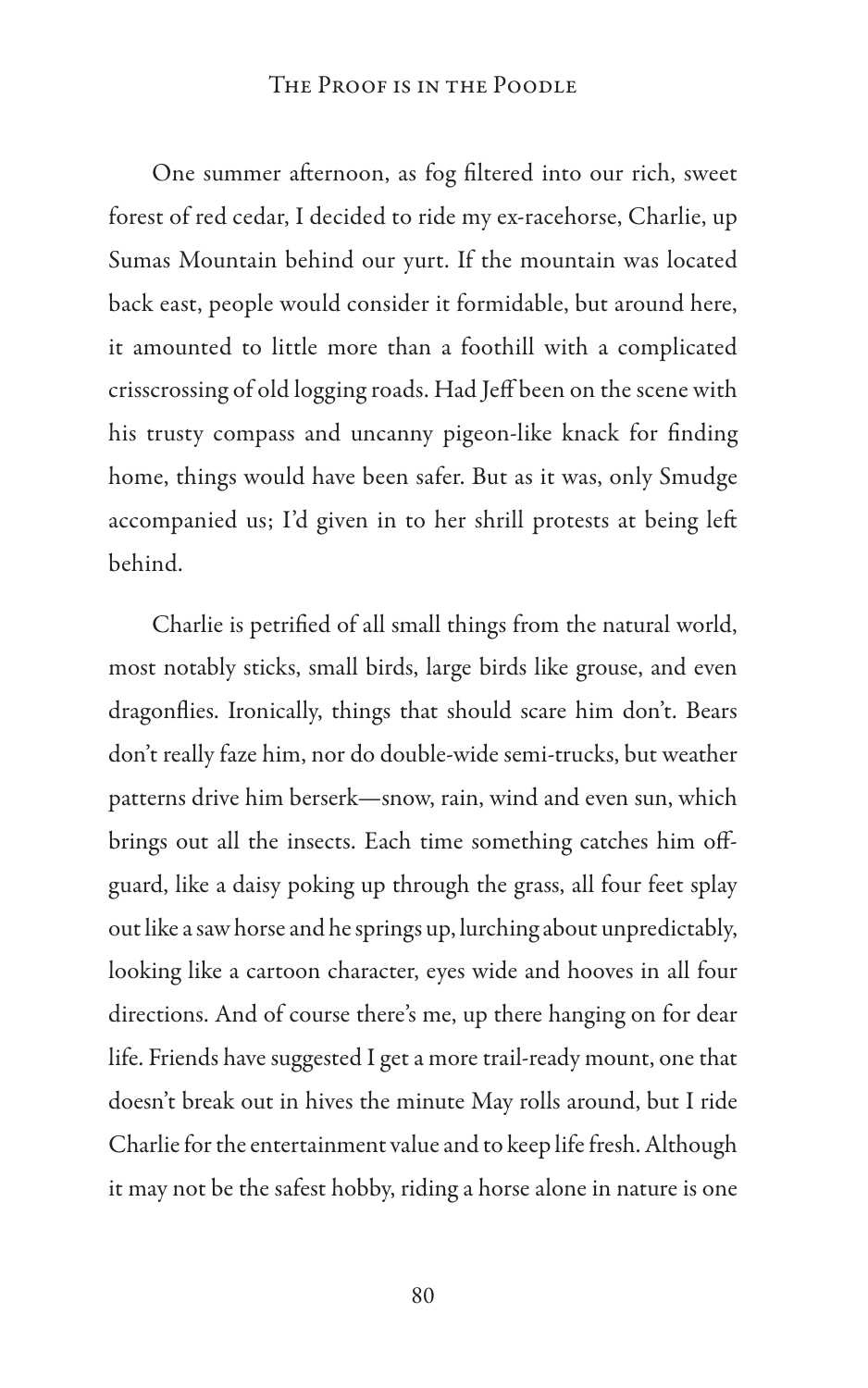of my most rejuvenating pastimes. Wildlife is less afraid of a human on a horse. Charlie and I once stood face to face with a magnificent buck with antlers like branches, so close I could see our reflection in his eyes.

We headed out, my little dog, Smudge, following Charlie and me, coursing our way through ravines, river valleys and coniferous forests of second-growth fir and cedar. Named by the Native Americans "tree of life," the bark of the cedar appeared particularly deep orange-red that day. Depending upon my mood, its boughs sometimes resembled a Victorian skirt. But on that day, the cedar was reminiscent of a row of soft green feathers, each one drooping atop another, forming layers of green plumage in delicate curtains. The Douglas fir trees had stubby sharp needles that projected from branches like fingers, each pointing in a slightly different direction. If nature ruled over the greed of logging companies, I thought, these cedars and firs would grow to monstrous sizes.

My thoughts centered around botanical questions. *Is that a wood or lady fern? Can I tell a cottonwood from a maple by its bark? Is that a large salmonberry or an elderberry?* The world of plants held many mysteries. Preoccupied with investigating native plants along the path, I scarcely noticed the increasing fog, slowly becoming so dense that, after two hours, we had doubled back in the wrong direction.

It was starting to get dark so I dropped Charlie's reins to the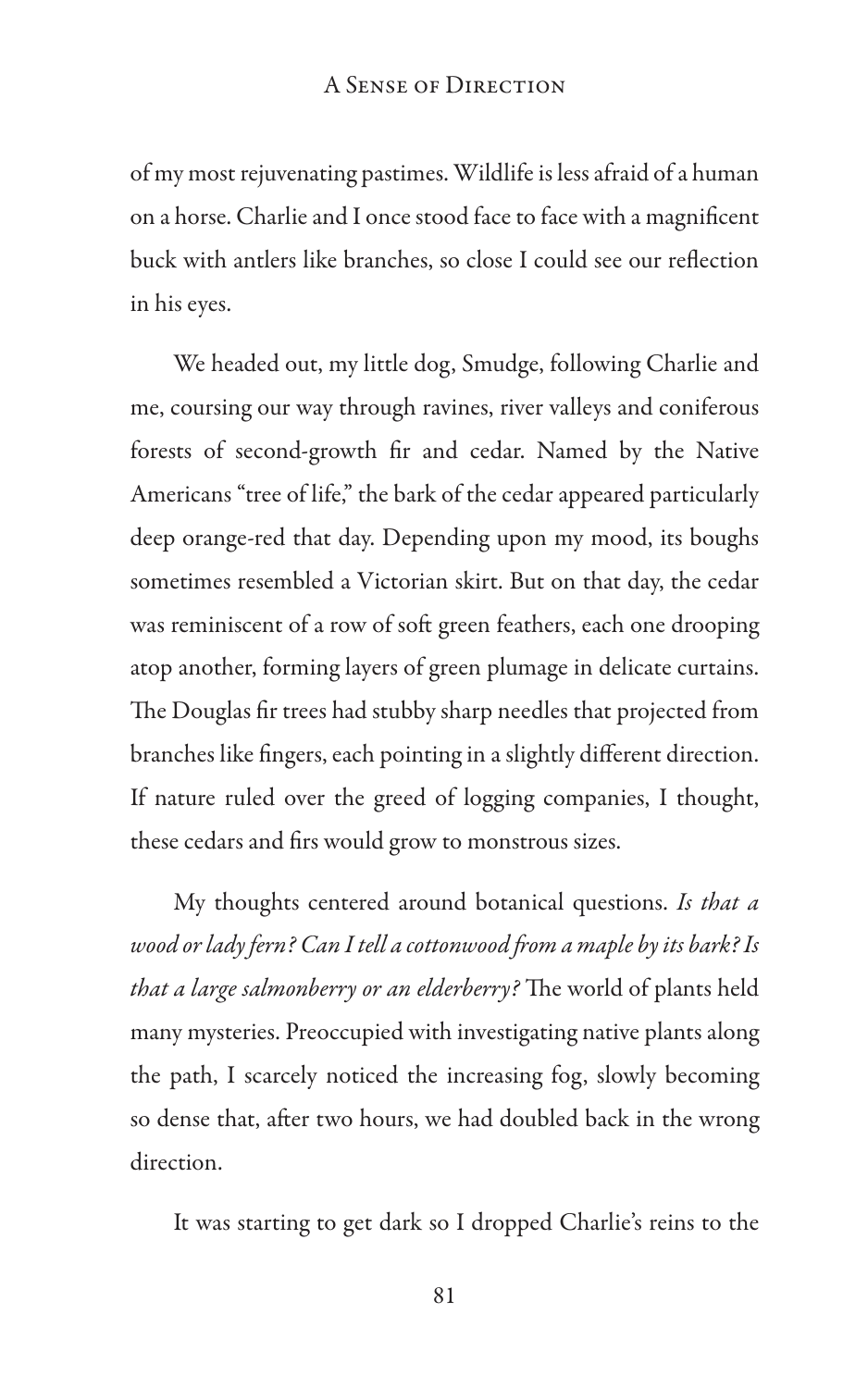## The Proof is in the Poodle

buckle, relaxed my legs and left him free to go wherever he wanted. I hoped to create a moment of understanding in my trusty steed, so that he could depend on whatever vestige of instinctive sense of direction might remain, his pre-racing thinking cap. I hoped that eventually he might lead us home. But Charlie just stood there, staring straight ahead, all four hooves planted uncharacteristically on the ground. Charlie's giant ribcage expanded beneath me and he chewed on his bit, settling into waiting mode. He was a horse with virtually no survival skills and way too much faith in me. I finally gave up, took up the reins and proceeded to get us more lost.

After reviewing my dwindling options, I started to look for a place to settle down for the night. At that moment, Smudge ran out in front of Charlie as if to say "I know the way back!" So we followed her little black head around corners, across streams and apparently down the mountain. Smudge would occasionally peer back at us, her overgrown ears perched expectantly like wings, bouncing with her new-found responsibility. At the edge of ravines, deep river beds and gullies, Smudge waited for us, bolting forward when we caught up.

Because I am an expert at getting lost, I can say from experience that the moment you feel the most lost is often followed by a moment of clarity. After an hour, just when I was about to doubt Smudge's navigation abilities, I saw the outline of our round house in a backdrop of misty clouds. I looked up at the green canopy

82